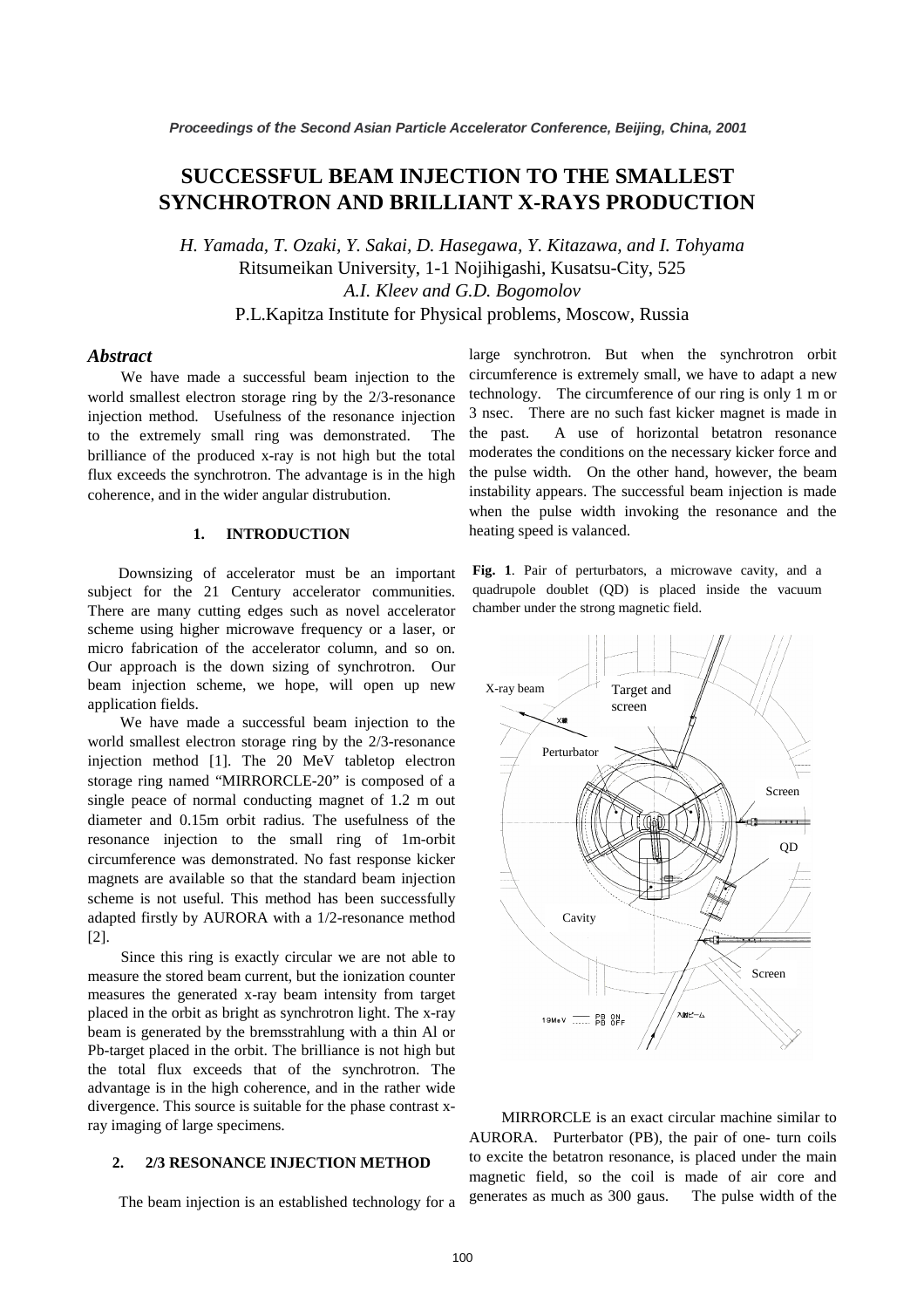half sinusoidal shape of the Perturbator (PB) was the subject to be studied. The configuration of PB and the beam trajectory is shown in Fig. 1. Each purterbator kicks beam toward inside at the outer and inner edge of the orbits, respectively. The n-value of the main magnetic field is set close to 0.54, while the n-value 0.556 corresponds to the 2/3-betatron tune. In principle the additional perturebator field makes the betatron tune as close as 2/3. If the n-value apart further from 0.556, more pertuerbator force is required.

**Fig. 2**. Change in the phase diagram at the injection point as the perturbator force changes.



**Fig. 3**. We have studied the perturbator coil current, the pulse width, the timing, and the cavity voltage.



The phase diagram at the injection point shows the dynamical change of the tune, as the perturbator force is changed as time, which is shown in Fig. 2. The meaning of the 2/3 resonance is clear from Fig. (a) and (b). When the PB force is lower than 40%, the resonance disappear and the beam is captured in the central orbit as seen in Fig. (c) and (d).

The effect of the PB was studied by searching the parameters such as the PB coil current, the pulse width, the timing to excite it, as well as the ring cavity voltage. The results are shown in Fig. 3. We found the optimized parameters to be 0.3 µsec pulse width, 6000A coil current, and 60 kV cavity voltage. We learned that the too large cavity voltage decreases the acceptance. The obtained acceptance is about 30 mm·mrad.

# **3. EXPERIMENTAL RESULTS**

# **3.1 BEAM INJECTION**

The beam diagnostics of the exact circular and extremely low energy synchrotron is another problem. A current troid cannot be used as same as AURORA, since it disturbs the main magnetic field. In addition there are no fast response photon detectors at this critical wavelength region of synchrotron light. The solid sate FIR detector is also sensitive to X-rays. Until now we do not have a means to measure the stored current.

To monitor the stored beam current we use radiations from a 5 mm wide and 5µm thick Al foil. The ZnS fluorescent martial painted on the Al foil is used for viewing the beam position.

**Fig. 4** Screen monitor made of Al foil(5µm) painted with ZnS is used to view the circulating beam in the ring. The left and light columns show beam positions as the screen is moved in radial direction with and without perturbator, respectively. The light column shows captured beams.